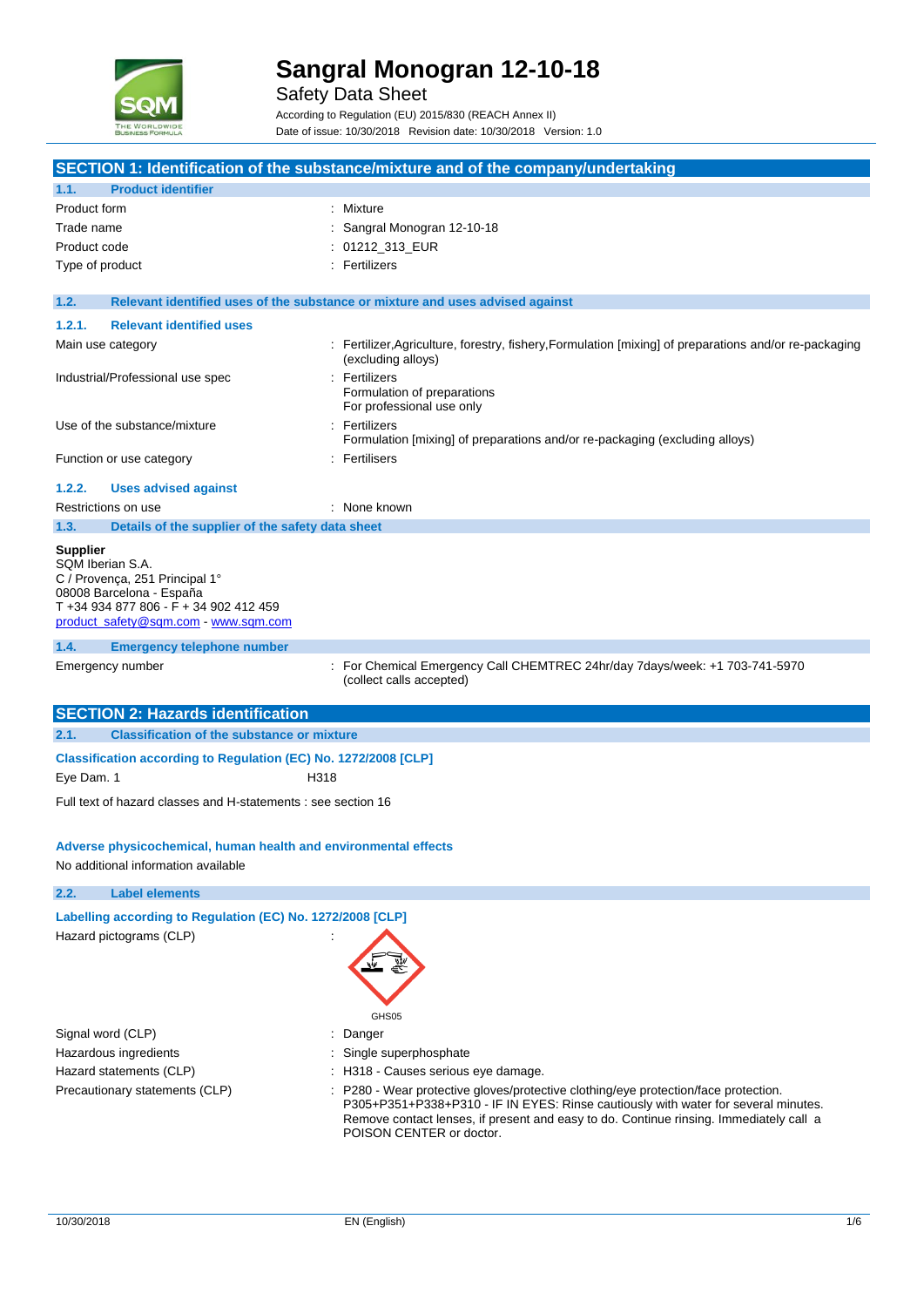### Safety Data Sheet

According to Regulation (EU) 2015/830 (REACH Annex II)

#### **2.3. Other hazards**

Other hazards not contributing to the classification

: The product does not meet the PBT and vPvB classification criteria.

# **SECTION 3: Composition/information on ingredients 3.1. Substances** Not applicable

#### **3.2. Mixtures**

| <b>Name</b>           | <b>Product identifier</b>                 | $\frac{9}{6}$ | <b>Classification according to</b><br><b>Regulation (EC) No.</b><br>1272/2008 [CLP] |
|-----------------------|-------------------------------------------|---------------|-------------------------------------------------------------------------------------|
| Single superphosphate | (CAS-No.) 8011-76-5<br>(EC-No.) 232-379-5 | < 30          | Eye Dam. 1, H318                                                                    |

Comments : Hazard classification of this material is based on the worst possible case

#### Full text of H-statements: see section 16

|                                                                             | <b>SECTION 4: First aid measures</b>                                       |  |                                                                                                                                                                                           |  |
|-----------------------------------------------------------------------------|----------------------------------------------------------------------------|--|-------------------------------------------------------------------------------------------------------------------------------------------------------------------------------------------|--|
| 4.1.                                                                        | <b>Description of first aid measures</b>                                   |  |                                                                                                                                                                                           |  |
|                                                                             | First-aid measures general                                                 |  | : Call a poison center or a doctor if you feel unwell. In all cases of doubt, or when symptoms<br>persist, seek medical attention. Never give anything by mouth to an unconscious person. |  |
|                                                                             | First-aid measures after inhalation                                        |  | : Remove person to fresh air and keep comfortable for breathing. Call a POISON<br>CENTER/doctor if you feel unwell.                                                                       |  |
|                                                                             | First-aid measures after skin contact                                      |  | Wash skin with plenty of water.                                                                                                                                                           |  |
|                                                                             | First-aid measures after eye contact                                       |  | Rinse cautiously with water for several minutes. Remove contact lenses, if present and easy to<br>do. Continue rinsing. Call a physician immediately.                                     |  |
|                                                                             | First-aid measures after ingestion                                         |  | Rinse mouth out with water. Call a poison center or a doctor if you feel unwell.                                                                                                          |  |
| 4.2.                                                                        | Most important symptoms and effects, both acute and delayed                |  |                                                                                                                                                                                           |  |
|                                                                             | Symptoms/effects                                                           |  | Not expected to present a significant hazard under anticipated conditions of normal use.                                                                                                  |  |
|                                                                             | Symptoms/effects after inhalation                                          |  | Dust of the product, if present, may cause respiratory irritation after an excessive inhalation<br>exposure.                                                                              |  |
|                                                                             | Symptoms/effects after skin contact                                        |  | Causes skin irritation.                                                                                                                                                                   |  |
|                                                                             | Symptoms/effects after eye contact                                         |  | Serious damage to eyes.                                                                                                                                                                   |  |
| Symptoms/effects after ingestion<br>Harmful if swallowed.                   |                                                                            |  |                                                                                                                                                                                           |  |
| 4.3.                                                                        | Indication of any immediate medical attention and special treatment needed |  |                                                                                                                                                                                           |  |
|                                                                             |                                                                            |  | Treat symptomatically. In the event of inhalation of decomposition products : Symptoms may be delayed.                                                                                    |  |
|                                                                             | <b>SECTION 5: Firefighting measures</b>                                    |  |                                                                                                                                                                                           |  |
| 5.1.                                                                        | <b>Extinguishing media</b>                                                 |  |                                                                                                                                                                                           |  |
|                                                                             | Suitable extinguishing media                                               |  | : use any suitable mean for extinguishing surrounding fire. Spray water for small fires. For large<br>fires flood with abundant water.                                                    |  |
| 5.2.                                                                        | Special hazards arising from the substance or mixture                      |  |                                                                                                                                                                                           |  |
| fire                                                                        | Hazardous decomposition products in case of                                |  | Toxic fumes may be released. Thermal decomposition generates : Nitrogen oxides. Nitrites.<br>Phosphorus oxides. Potassium oxides.                                                         |  |
| 5.3.                                                                        | <b>Advice for firefighters</b>                                             |  |                                                                                                                                                                                           |  |
|                                                                             | Protection during firefighting                                             |  | Do not attempt to take action without suitable protective equipment. Self-contained breathing<br>apparatus. Complete protective clothing.                                                 |  |
| <b>SECTION 6: Accidental release measures</b>                               |                                                                            |  |                                                                                                                                                                                           |  |
| Personal precautions, protective equipment and emergency procedures<br>6.1. |                                                                            |  |                                                                                                                                                                                           |  |
| 6.1.1.                                                                      | For non-emergency personnel                                                |  |                                                                                                                                                                                           |  |
|                                                                             | Emergency procedures                                                       |  | : Ventilate spillage area. Avoid contact with skin and eyes.                                                                                                                              |  |
| 6.1.2.                                                                      | For emergency responders                                                   |  |                                                                                                                                                                                           |  |
|                                                                             | Protective equipment                                                       |  | Do not attempt to take action without suitable protective equipment. For further information<br>refer to section 8: "Exposure controls/personal protection".                              |  |
| 6.2.                                                                        | <b>Environmental precautions</b>                                           |  |                                                                                                                                                                                           |  |

Do not allow into drains or water courses. Do not allow to enter into surface water or drains.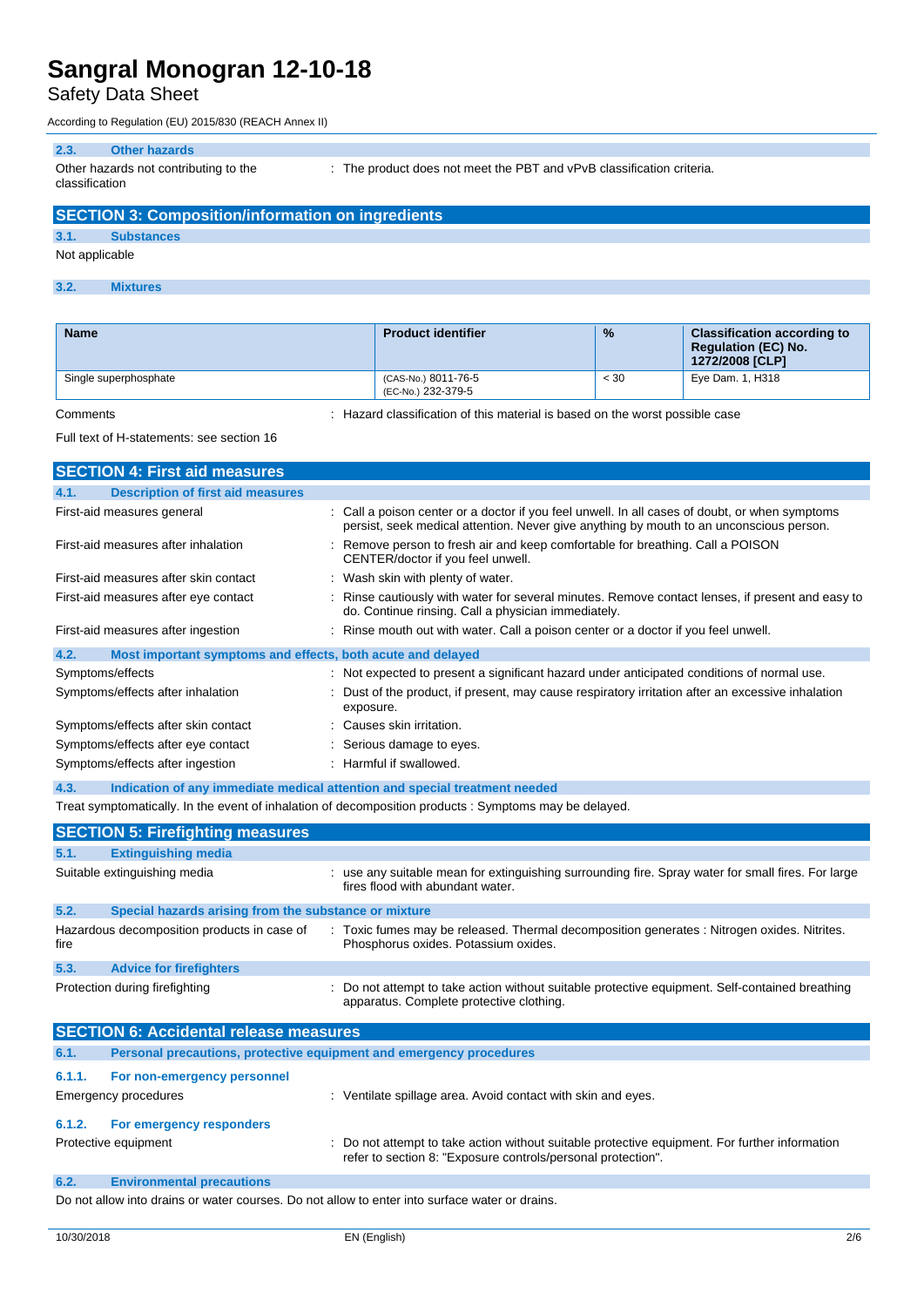### Safety Data Sheet

According to Regulation (EU) 2015/830 (REACH Annex II)

| 6.3.              | Methods and material for containment and cleaning up         |                                                                                                                                                                                                                            |
|-------------------|--------------------------------------------------------------|----------------------------------------------------------------------------------------------------------------------------------------------------------------------------------------------------------------------------|
|                   | Methods for cleaning up                                      | : Mechanically recover the product.                                                                                                                                                                                        |
| Other information |                                                              | Dispose of materials or solid residues at an authorized site.                                                                                                                                                              |
| 6.4.              | <b>Reference to other sections</b>                           |                                                                                                                                                                                                                            |
|                   | For further information refer to section 13.                 |                                                                                                                                                                                                                            |
|                   | <b>SECTION 7: Handling and storage</b>                       |                                                                                                                                                                                                                            |
| 7.1.              | <b>Precautions for safe handling</b>                         |                                                                                                                                                                                                                            |
|                   | Precautions for safe handling                                | Ensure good ventilation of the work station. Avoid contact with skin and eyes. Wear personal<br>protective equipment.                                                                                                      |
|                   | Hygiene measures                                             | Do not eat, drink or smoke when using this product. Always wash hands after handling the<br>product.                                                                                                                       |
| 7.2.              | Conditions for safe storage, including any incompatibilities |                                                                                                                                                                                                                            |
|                   | Storage conditions                                           | : Keep only in the original container in a cool, well ventilated place away from : Incompatible<br>materials: Reducing agents, Flammable or combustible materials, strong acids. Keep container<br>closed when not in use. |
|                   | Incompatible materials                                       | : Flammable or combustible materials. reducing materials. strong acids.                                                                                                                                                    |
| 7.3.              | Specific end use(s)                                          |                                                                                                                                                                                                                            |
| Fertilizers.      |                                                              |                                                                                                                                                                                                                            |
|                   | <b>SECTION 8: Exposure controls/personal protection</b>      |                                                                                                                                                                                                                            |
| 8.1.              | <b>Control parameters</b>                                    |                                                                                                                                                                                                                            |

No additional information available

#### **8.2. Exposure controls**

#### **Appropriate engineering controls:**

Ensure good ventilation of the work station. Effective contaminant extraction. Training staff on good practice. Management/supervision in place to check that RMMs on place are being used correctly and OCs followed.

#### **Hand protection:**

Protective gloves

#### **Eye protection:**

Safety glasses

#### **Skin and body protection:**

Wear suitable protective clothing

#### **Respiratory protection:**

In case of insufficient ventilation, wear suitable respiratory equipment

#### **Environmental exposure controls:**

Do not allow to enter drains or water courses.

| <b>SECTION 9: Physical and chemical properties</b>            |                            |  |  |
|---------------------------------------------------------------|----------------------------|--|--|
| Information on basic physical and chemical properties<br>9.1. |                            |  |  |
| Physical state                                                | : Solid                    |  |  |
| Appearance                                                    | : Granulate.               |  |  |
| Colour                                                        | : brown. Colouring agents. |  |  |
| Odour                                                         | : odourless.               |  |  |
| Odour threshold                                               | : Not applicable           |  |  |
| рH                                                            | : No data available        |  |  |
| Relative evaporation rate (butylacetate=1)                    | $:$ Not applicable         |  |  |
| Melting point                                                 | : $>100 °C$                |  |  |
| Freezing point                                                | : Not applicable           |  |  |
| Boiling point                                                 | : No data available        |  |  |
| Flash point                                                   | $:$ Not applicable         |  |  |
| Auto-ignition temperature                                     | $:$ Not applicable         |  |  |
| Decomposition temperature                                     | : No data available        |  |  |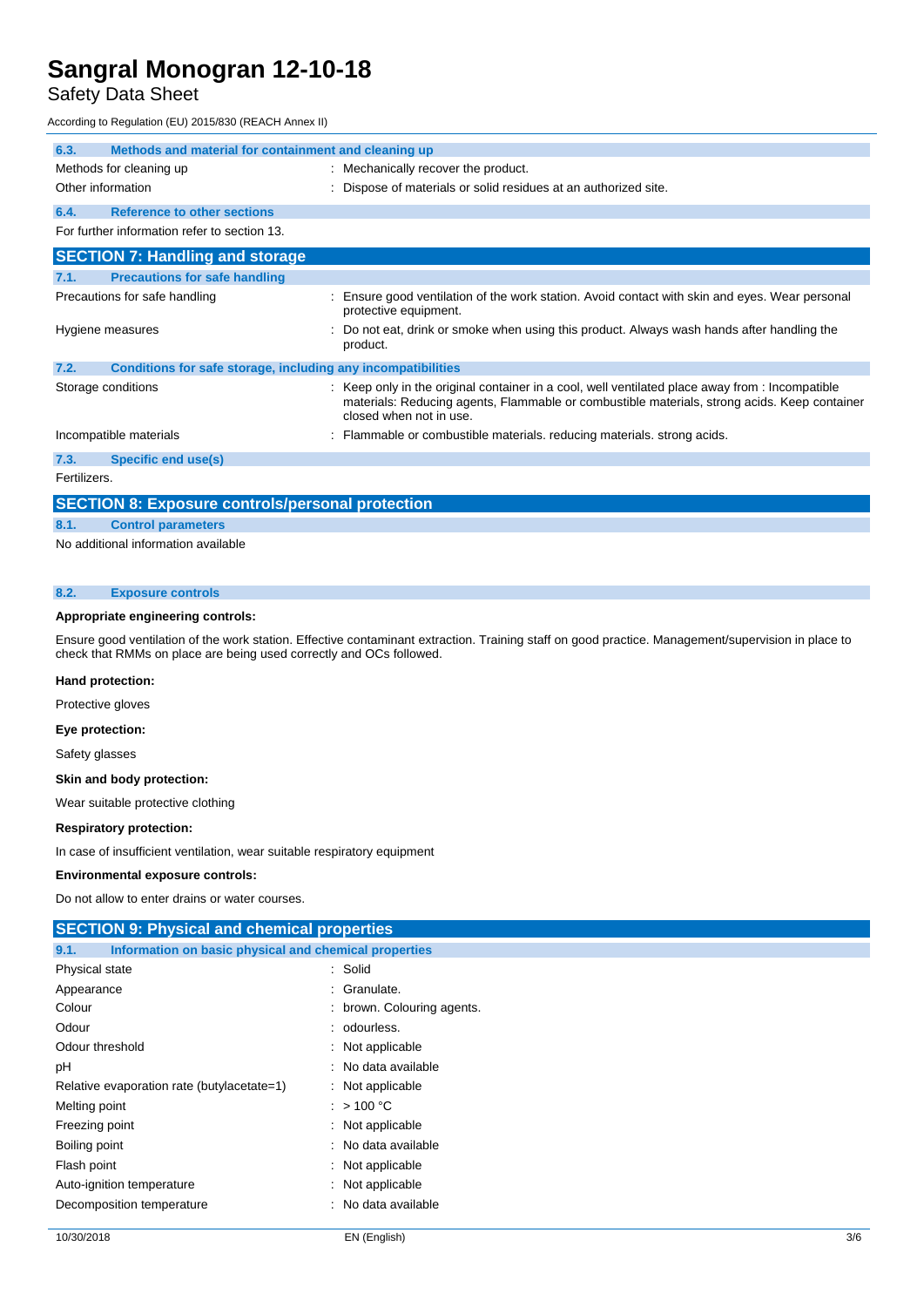### Safety Data Sheet

According to Regulation (EU) 2015/830 (REACH Annex II)

| Flammability (solid, gas)        | Non flammable.               |
|----------------------------------|------------------------------|
| Vapour pressure                  | Not applicable               |
| Relative vapour density at 20 °C | Not applicable               |
| Relative density                 | Not applicable               |
| Density                          | 800 - 1200 kg/m <sup>3</sup> |
| Solubility                       | Soluble in water.            |
| Log Pow                          | No data available            |
| Viscosity, kinematic             | Not applicable               |
| Viscosity, dynamic               | Not applicable               |
| <b>Explosive properties</b>      | Not explosive.               |
| Oxidising properties             | Non oxidizing.               |
| <b>Explosive limits</b>          | Not applicable               |
|                                  |                              |

#### **9.2. Other information**

#### No additional information available

### **SECTION 10: Stability and reactivity**

#### **10.1. Reactivity**

The product is non-reactive under normal conditions of use, storage and transport.

#### **10.2. Chemical stability**

Stable under normal conditions.

#### **10.3. Possibility of hazardous reactions**

No dangerous reactions known under normal conditions of use.

#### **10.4. Conditions to avoid**

None under recommended storage and handling conditions (see section 7).

#### **10.5. Incompatible materials**

Flammable or combustible materials. Reducing agents. strong acids.

#### **10.6. Hazardous decomposition products**

Under normal conditions of storage and use, hazardous decomposition products should not be produced. thermal decomposition may produce : Nitrogen oxides. Nitrites. Phosphorus oxides. Potassium oxides.

| <b>SECTION 11: Toxicological information</b>  |                              |  |  |  |
|-----------------------------------------------|------------------------------|--|--|--|
| Information on toxicological effects<br>11.1. |                              |  |  |  |
| Acute toxicity (oral)                         | : Not classified             |  |  |  |
| Acute toxicity (dermal)                       | Not classified               |  |  |  |
| Acute toxicity (inhalation)<br>÷              | Not classified               |  |  |  |
| Single superphosphate (8011-76-5)             |                              |  |  |  |
| LD50 oral rat                                 | > 2000 mg/kg bodyweight      |  |  |  |
| LD50 dermal rat                               | > 5000 mg/kg bodyweight      |  |  |  |
| LC50 inhalation rat (mg/l)                    | 5000 mg/m <sup>3</sup>       |  |  |  |
| Skin corrosion/irritation<br>٠                | Not classified               |  |  |  |
| Serious eye damage/irritation                 | : Causes serious eye damage. |  |  |  |
| Respiratory or skin sensitisation             | : Not classified             |  |  |  |
| Germ cell mutagenicity                        | Not classified               |  |  |  |
| Carcinogenicity                               | : Not classified             |  |  |  |
| Reproductive toxicity                         | : Not classified             |  |  |  |
| STOT-single exposure                          | : Not classified             |  |  |  |
| STOT-repeated exposure<br>÷                   | Not classified               |  |  |  |
| Aspiration hazard<br>۰                        | Not classified               |  |  |  |

| <b>SECTION 12: Ecological information</b> |                                                                                                                            |
|-------------------------------------------|----------------------------------------------------------------------------------------------------------------------------|
| 12.1.<br><b>Toxicity</b>                  |                                                                                                                            |
| Ecology - general                         | : The product is not considered harmful to aquatic organisms nor to cause long-term adverse<br>effects in the environment. |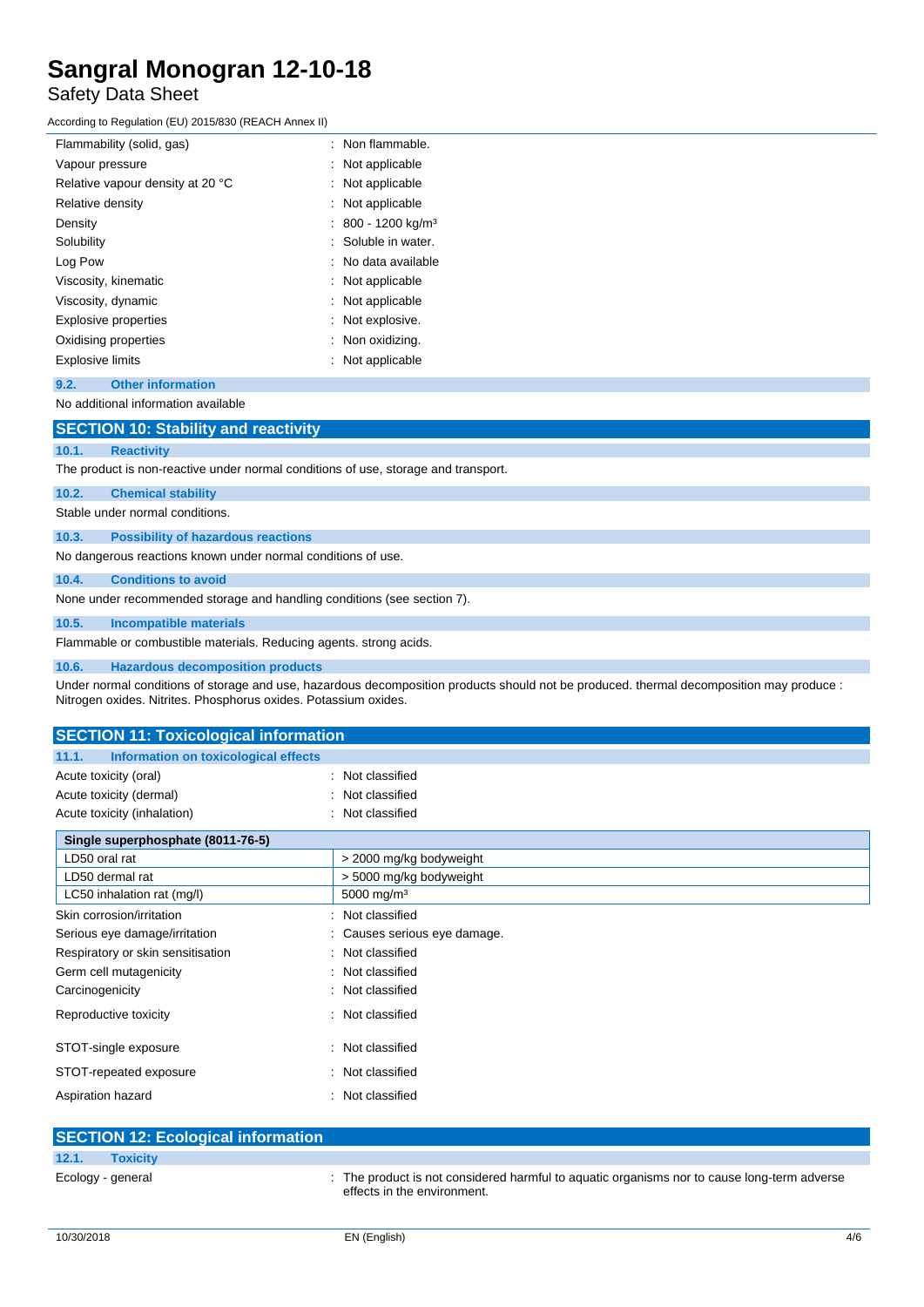## Safety Data Sheet

According to Regulation (EU) 2015/830 (REACH Annex II)

| Ecology - water                                    | : The product is not considered harmful to aquatic organisms nor to cause long-term adverse<br>effects in the environment. |
|----------------------------------------------------|----------------------------------------------------------------------------------------------------------------------------|
| Acute aquatic toxicity                             | Not classified                                                                                                             |
| Chronic aquatic toxicity                           | Not classified                                                                                                             |
| Single superphosphate (8011-76-5)                  |                                                                                                                            |
| LC50 fish 1                                        | 85.9 mg/l                                                                                                                  |
| EC50 Daphnia 1                                     | 1790 mg/l                                                                                                                  |
| EC50 72h algae (1)                                 | 87.6 mg/l                                                                                                                  |
| 12.2.<br><b>Persistence and degradability</b>      |                                                                                                                            |
| Sangral Monogran 12-10-18                          |                                                                                                                            |
| Persistence and degradability                      | Contains no substances known to be hazardous to the environment.                                                           |
| 12.3.<br><b>Bioaccumulative potential</b>          |                                                                                                                            |
| Sangral Monogran 12-10-18                          |                                                                                                                            |
| Bioaccumulative potential                          | Low bioaccumulation potential.                                                                                             |
| Single superphosphate (8011-76-5)                  |                                                                                                                            |
| Log Pow                                            | Not applicable                                                                                                             |
| Log Kow                                            | Not applicable                                                                                                             |
| <b>Mobility in soil</b><br>12.4.                   |                                                                                                                            |
| Sangral Monogran 12-10-18                          |                                                                                                                            |
| Ecology - soil                                     | Expected to be highly mobile in soil.                                                                                      |
| Single superphosphate (8011-76-5)                  |                                                                                                                            |
| Log Koc                                            | Not applicable                                                                                                             |
| 12.5.<br><b>Results of PBT and vPvB assessment</b> |                                                                                                                            |
| No additional information available                |                                                                                                                            |
| <b>Other adverse effects</b><br>12.6.              |                                                                                                                            |
| Other adverse effects                              | May cause eutrophication at very low concentration.                                                                        |
| <b>SECTION 13: Disposal considerations</b>         |                                                                                                                            |
| 13.1.<br><b>Waste treatment methods</b>            |                                                                                                                            |
| Regional legislation (waste)                       | : Dispose in a safe manner in accordance with local/national regulations.                                                  |
| Waste treatment methods                            | Dispose of contents/container in accordance with licensed collector's sorting instructions.                                |
| Additional information                             | Do not allow into drains or water courses. Do not allow material to contaminate surface water<br>system.                   |
| <b>SECTION 14: Transport information</b>           |                                                                                                                            |
| In accordance with ADR / RID / IMDG / IATA / ADN   |                                                                                                                            |
|                                                    |                                                                                                                            |

| <b>ADR</b>                                                                        | <b>IMDG</b>   | <b>IATA</b>   | <b>ADN</b>    | <b>RID</b>    |  |
|-----------------------------------------------------------------------------------|---------------|---------------|---------------|---------------|--|
| <b>UN number</b><br>14.1.                                                         |               |               |               |               |  |
| Not regulated                                                                     | Not regulated | Not regulated | Not regulated | Not regulated |  |
| <b>UN proper shipping name</b><br>14.2.                                           |               |               |               |               |  |
| Not regulated                                                                     | Not regulated | Not regulated | Not regulated | Not regulated |  |
| <b>Transport hazard class(es)</b><br>14.3.                                        |               |               |               |               |  |
| Not regulated                                                                     | Not regulated | Not regulated | Not regulated | Not regulated |  |
| 14.4.<br><b>Packing group</b>                                                     |               |               |               |               |  |
| Not regulated<br>Not regulated<br>Not regulated<br>Not regulated<br>Not regulated |               |               |               |               |  |
| <b>Environmental hazards</b><br>14.5.                                             |               |               |               |               |  |
| Not regulated                                                                     | Not regulated | Not regulated | Not regulated | Not regulated |  |
| No supplementary information available                                            |               |               |               |               |  |

### **14.6. Special precautions for user**

**- Overland transport**

Not regulated

#### **- Transport by sea**

Not regulated